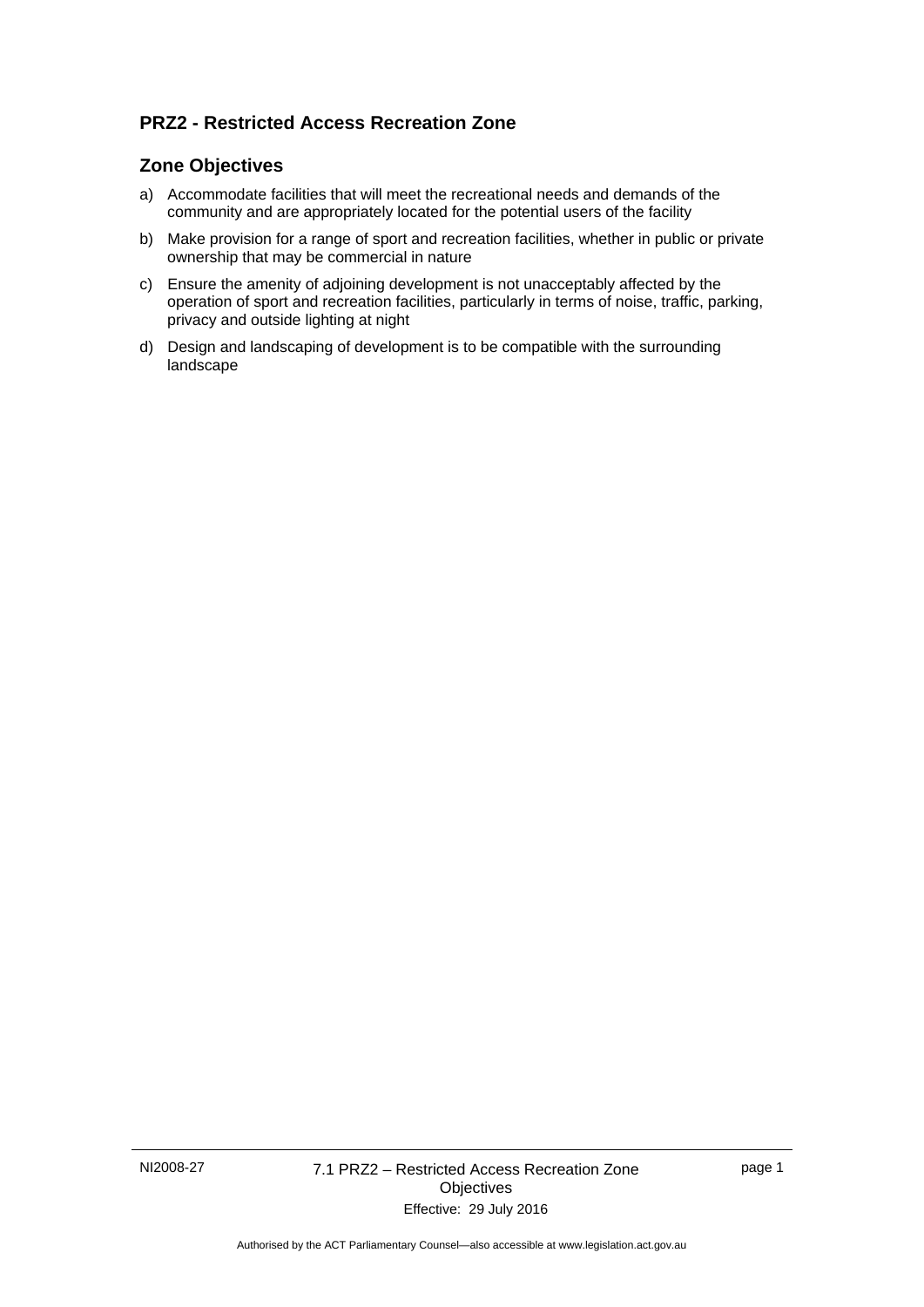## **PRZ2 - Restricted Access Recreation Zone**

#### **EXEMPT DEVELOPMENT**

Development approval is not required. Building approval may be required.

On leased land, development must be authorised by a lease.

Development identified in the Planning and Development Act 2007 as exempt (see sections 133 and 134 of the Act and section 20 and schedule 1 of the Planning and Development Regulation 2008)

### **ASSESSABLE DEVELOPMENT**

Development application required.

On leased land, development must be authorised by a lease.

**MINIMUM ASSESSMENT TRACK** 

**CODE** 

Development listed below requires a development application and is assessed in the code track

#### **Development**

#### No development identified.

**MINIMUM ASSESSMENT TRACK** 

**MERIT** 

Development listed below requires a development application and is assessed in the merit track, unless specified in schedule 4 of the Planning and Development Act 2007 (as impact track) or specified as prohibited development in a precinct map.

**Development**

| ancillary use                                      | indoor recreation facility        |
|----------------------------------------------------|-----------------------------------|
| aquatic recreation facility                        | major road                        |
| car park                                           | <b>MAJOR UTILITY INSTALLATION</b> |
| child care centre                                  | minor road                        |
| club                                               | minor use                         |
| communications facility                            | motel                             |
| community activity centre                          | outdoor recreation facility       |
| consolidation                                      | parkland                          |
| demolition                                         | playing field                     |
| development in a location and of a type identified | public agency                     |
| in a precinct map as additional merit track        |                                   |
| development                                        |                                   |
| educational establishment                          | sign                              |
| guest house                                        | subdivision                       |
| hotel                                              | temporary use                     |
| <b>MINIMUM ASSESSMENT TRACK</b>                    |                                   |

**IMPACT** 

Development listed below requires a development application and is assessed in the impact track

1. Development that is not:

a. Exempt, code track or merit track development (see section 132 of the Planning and Development Act 2007); or

- b. Prohibited development, other than development that is permitted under s137 of the Planning and Development Act 2007.
- 2. Development specified in schedule 4 of the Planning and Development Act 2007 and not listed as a prohibited use in this table.

3. Development that is authorised by a lease and listed as a prohibited use in this table.

- 4. Development declared under section 124 or section 125 of the Planning and Development Act 2007 and not listed as a prohibited development in this table.
- 5. Varying a lease to add a use assessable under the impact track.

page 2 7.1 PRZ2 – Restricted Access Recreation Zone Development Table Effective: 29 July 2016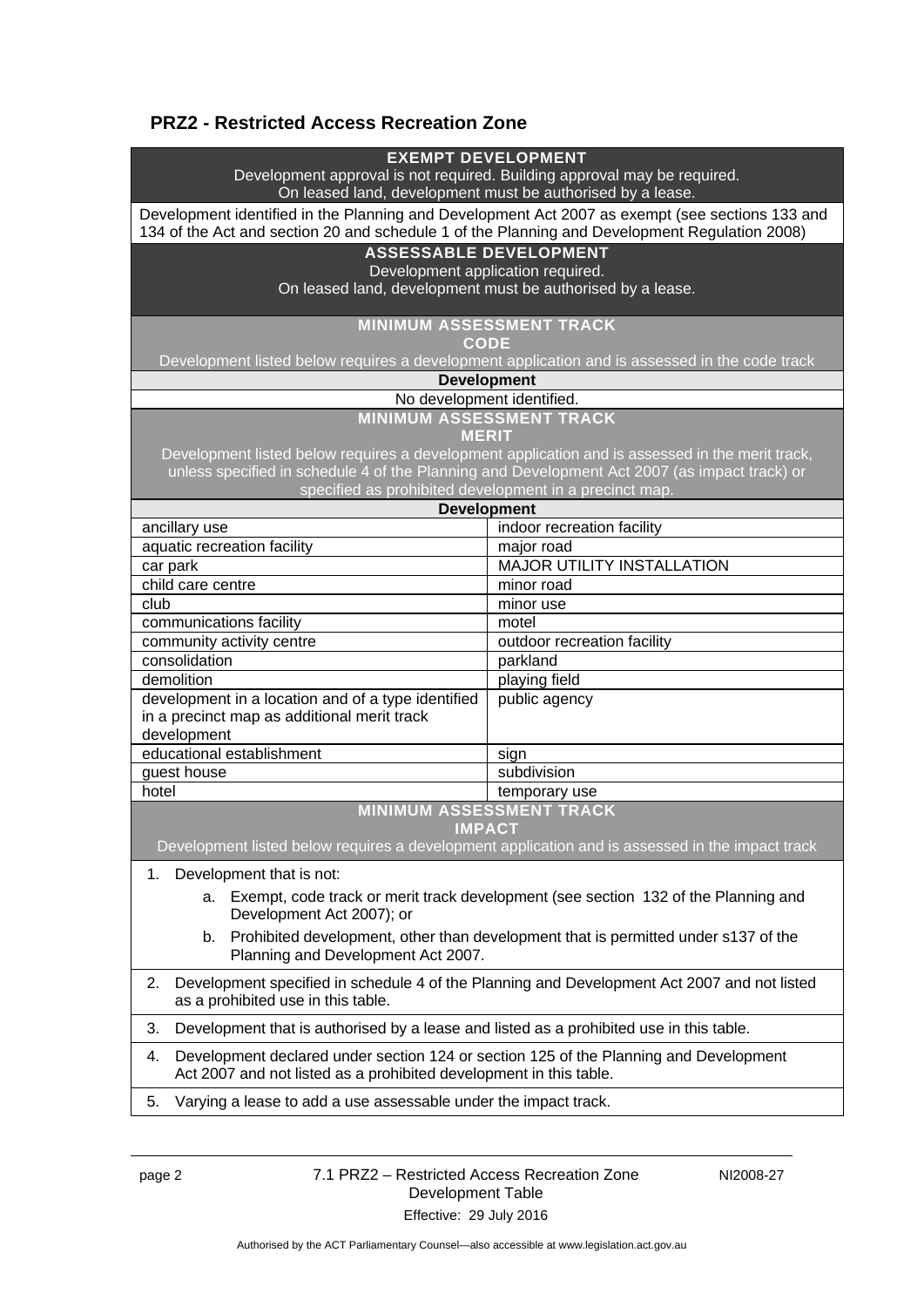| <b>PROHIBITED DEVELOPMENT</b>                                                                        |                                                    |
|------------------------------------------------------------------------------------------------------|----------------------------------------------------|
| Development listed below is prohibited development unless the development is identified elsewhere in |                                                    |
| this development table as assessable under the code, merit or impact track.                          |                                                    |
| agriculture                                                                                          | mobile home park                                   |
| airport                                                                                              | municipal depot                                    |
| animal care facility                                                                                 | nature conservation area                           |
| animal husbandry                                                                                     | NON-RETAIL COMMERCIAL USE                          |
| boarding house                                                                                       | offensive industry                                 |
| bulk landscape supplies                                                                              | overnight camping area                             |
| caravan park/camping ground                                                                          | pedestrian plaza                                   |
| cemetery                                                                                             | place of assembly                                  |
| civic administration                                                                                 | place of worship                                   |
| community theatre                                                                                    | plant and equipment hire establishment             |
| corrections facility                                                                                 | plantation forestry                                |
| craft workshop                                                                                       | produce market                                     |
| cultural facility                                                                                    | public transport facility                          |
| defence installation                                                                                 | railway use                                        |
| development in a location and of a type identified                                                   | recyclable materials collection                    |
| in a precinct map as additional prohibited                                                           |                                                    |
| development                                                                                          |                                                    |
| drink establishment                                                                                  | recycling facility                                 |
| drive-in cinema                                                                                      | religious associated use                           |
| emergency services facility                                                                          | <b>RESIDENTIAL USE</b>                             |
| farm tourism                                                                                         | restaurant                                         |
| freight transport facility                                                                           | retirement village                                 |
| funeral parlour                                                                                      | sand and gravel extraction                         |
| general industry                                                                                     | scientific research establishment                  |
| group or organised camp                                                                              | service station                                    |
| hazardous industry                                                                                   | <b>SHOP</b>                                        |
| hazardous waste facility                                                                             | stock/sale yard                                    |
| health facility                                                                                      | store                                              |
| home business                                                                                        | tourist facility                                   |
| hospital                                                                                             | transport depot                                    |
| incineration facility                                                                                | varying a lease to add a use listed as "prohibited |
|                                                                                                      | development" in this development table             |
| indoor entertainment facility                                                                        | vehicle sales                                      |
| industrial trades                                                                                    | veterinary hospital                                |
| land fill site                                                                                       | warehouse                                          |
| land management facility                                                                             | waste transfer station                             |
| light industry                                                                                       | woodlot                                            |
| liquid fuel depot                                                                                    | zoological facility                                |
| mining industry                                                                                      |                                                    |
| <b>RELEVANT CODE</b>                                                                                 |                                                    |

Development proposals must comply with the Parks and Recreation Zone Development Code.